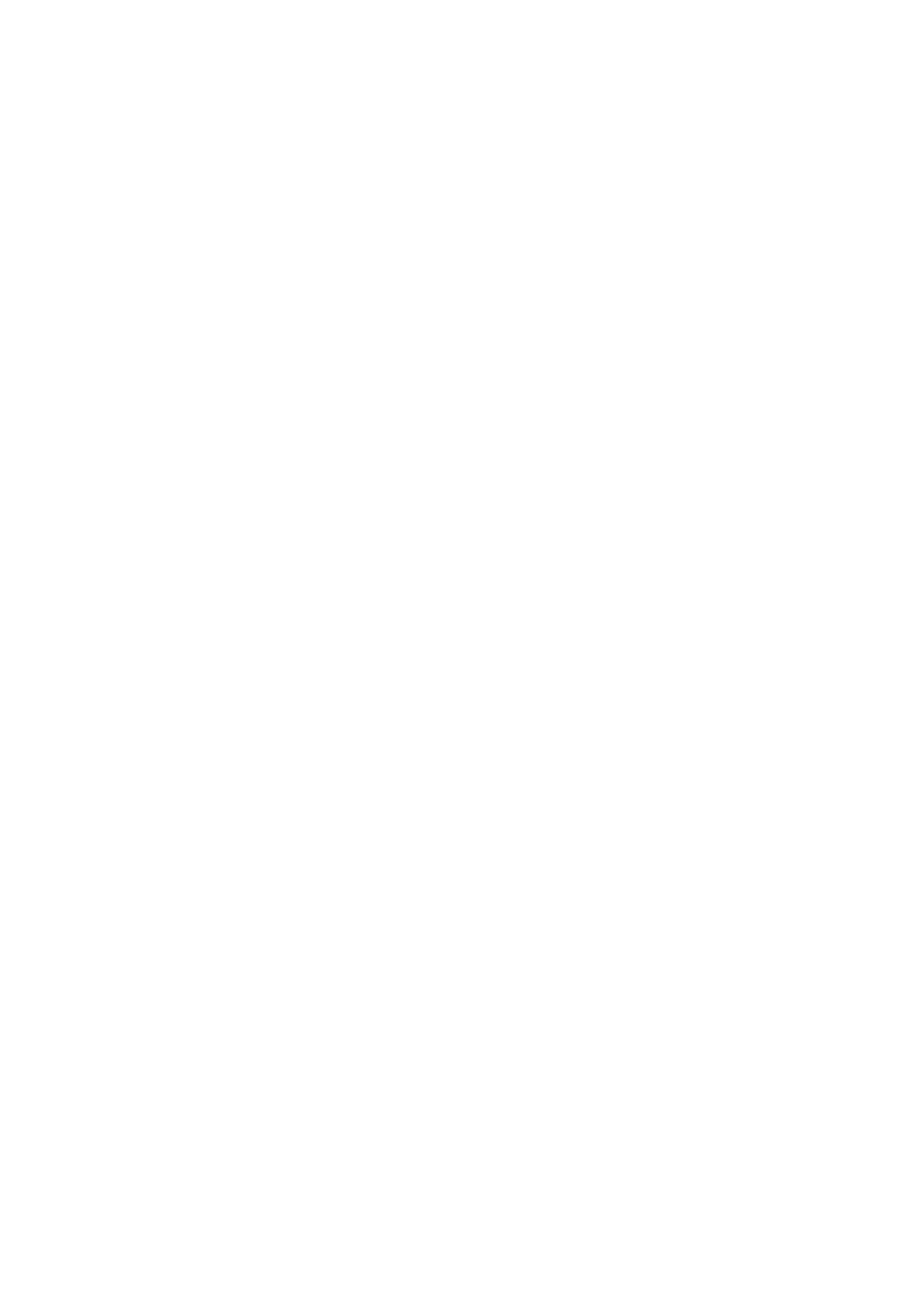#### **REPORT**

#### **Background**

The States Assembly adopted the [Finance \(2020 Budget\) \(Jersey\) Law](https://www.jerseylaw.je/laws/enacted/Pages/L-06-2020.aspx) 2020 [\(P.109/2019\)](https://statesassembly.gov.je/Pages/Propositions.aspx?ref=P.109/2019&refurl=%2fPages%2fPropositions.aspx%3fquery%3dFinance+(2020+Budget)) on 2nd December 2019.

Articles 7 and 8 of the Finance (2020 Budget) (Jersey) Law 2020 placed on a statutory footing the practice whereby employers are required to submit monthly information to Revenue Jersey through a Combined Employer Return (CER).

Under the current system employers submit their tax, social security, and manpower information on different returns. From January 2022, it is intended that employers will submit a CER every month, which will include tax, social security contributions and manpower all on the same return.

For many employers the new return will eliminate significant duplication of information requests across the currently separate returns, bringing opportunities to cut down on administration.

Article 32 of the Finance (2020 Budget) (Jersey) Law 2020 makes the required parallel amendments to Article 32 of the [Control of Housing and Work \(Jersey\) Law](https://www.jerseylaw.je/laws/unofficialconsolidated/Pages/18.150.aspx) 2012 regarding manpower returns.

In order to enact Article 32 of the Finance (2020 Budget) (Jersey) Law 2020 the States are required by Article 36 of that Law to bring it into force by an Appointed Day Act.

#### **Provisions in the draft Law**

This Act, if adopted, will bring Article 32 of the Finance (2020 Budget) (Jersey) Law 2020, and the subsequent changes to Article 32 of the Control of Housing and Work (Jersey) Law 2012 into force on 1st January 2022.

#### **Financial and manpower implications**

There are no financial or manpower implications for the States arising from the adoption of this draft Appointed Day Act.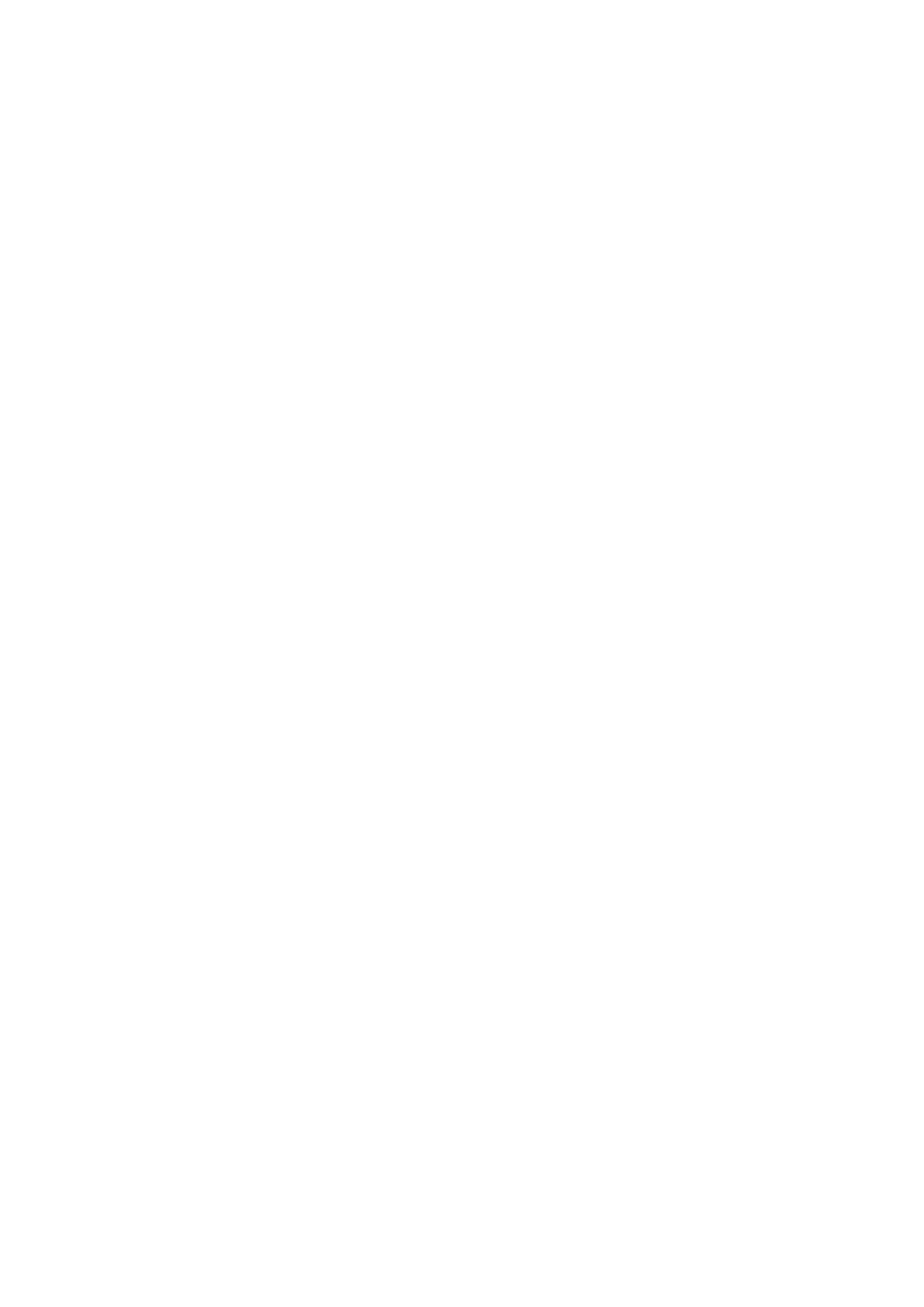#### **EXPLANATORY NOTE**

This Act, if approved, would bring into force Article 32 of the Finance (2020 Budget) (Jersey) Law 2020, with effect from 1st January 2022. (That Article in turn amends Article 32 of the Control of Housing and Work (Jersey) Law 2012, to impose a requirement on businesses to submit monthly returns regarding their employees.)